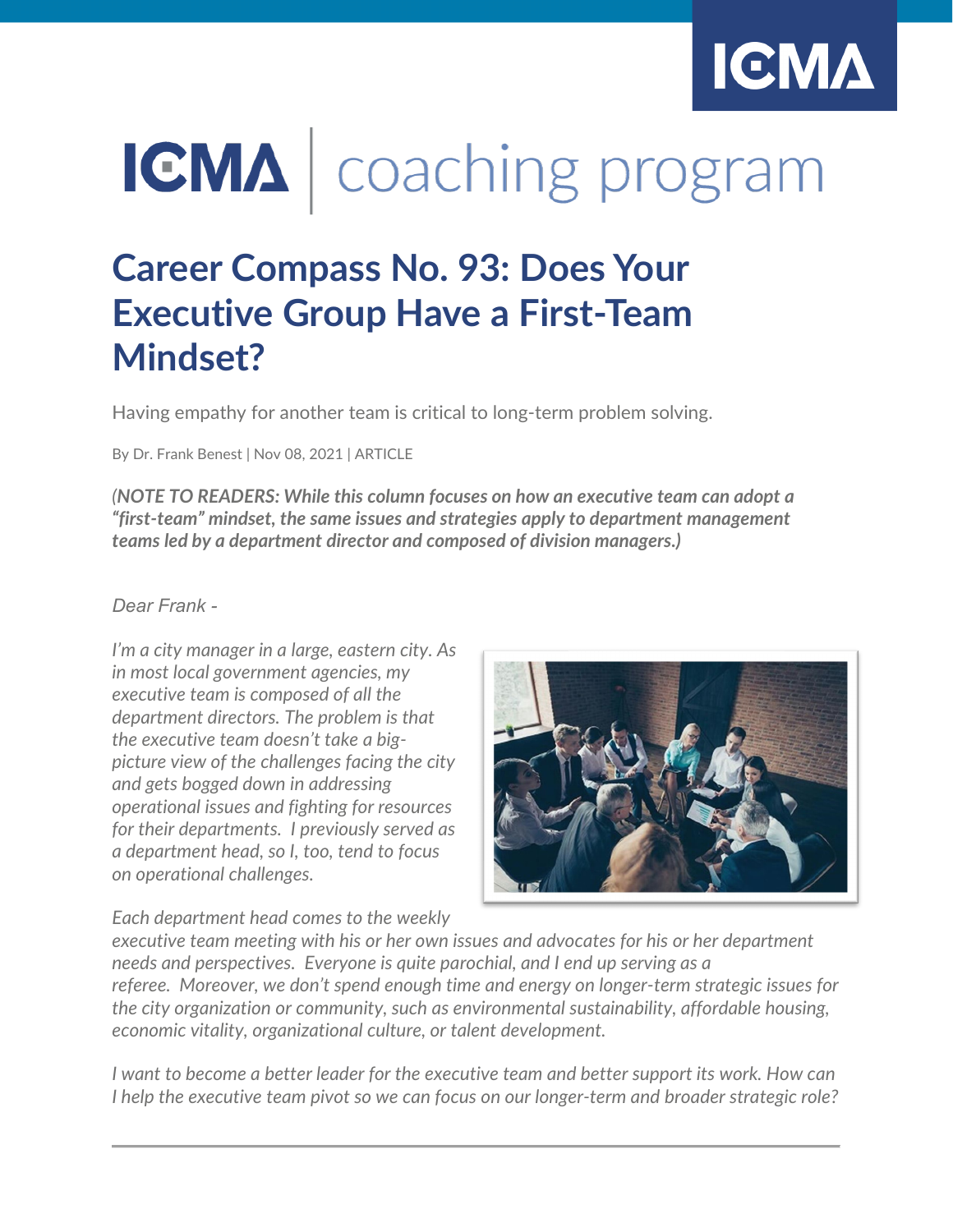Your executive team challenge is typical. Executive teams led by the city or county manager tend to be "second teams." Team members identify strongly with their department and see themselves as advocates for the needs and perspectives of the department. For instance, for the fire chief or the

*THE CHALLENGE IS CREATING A BIG-PICTURE PERSPECTIVE AND STRATEGIC ROLE AT THE EXECUTIVE TEAM LEVEL FOR DEPARTMENT DIRECTORS.*

community development director, their "first team" is their own department. When they participate on the executive team, they tend to advocate for attention, resources, policies, and solutions based on the needs and desires of their department members.

The challenge is creating a big-picture perspective and strategic role at the executive team level for department directors.

## **What happens when there is no "first-team" mindset?**

When the executive team is a "second team," there tends to be squabbling among team members. The city manager must act as the chief mediator. The focus tends to be on more immediate, shorter-term issues, such as dealing with the annual budget, upcoming capital projects, or agenda items for the next few city council meetings; communicating what is happening in your department; and seeking what you need from others.

In most second-team groups, a few members dominate and there are implicit "sacred cows" that seem to be protected from budget cuts, scrutiny or necessary improvements.

As Ronald Heifetz and Marty Linsky suggest in their book *Leadership on the Line* (2002), everyone is on the "dance floor" dealing with everyday operations and shorter-term challenges. No one gets up on the "balcony" to see patterns and longer-term challenges and opportunities.

### **What is a first-team mindset?**

A first-team mindset is when department heads arrive at an executive team meeting, and everyone sees their primary affiliation as a member of that higher-level management group. With a first-team mindset, department heads become "little city managers" leading the whole city organization.

First-team members at the city executive level suspend their primary advocacy role stressing the needs of the groups that they represent and take on a big-picture view and larger strategic role for the city organization.

The other issue with most executive teams is that representatives seek **cooperation** from other team members. In other words, one department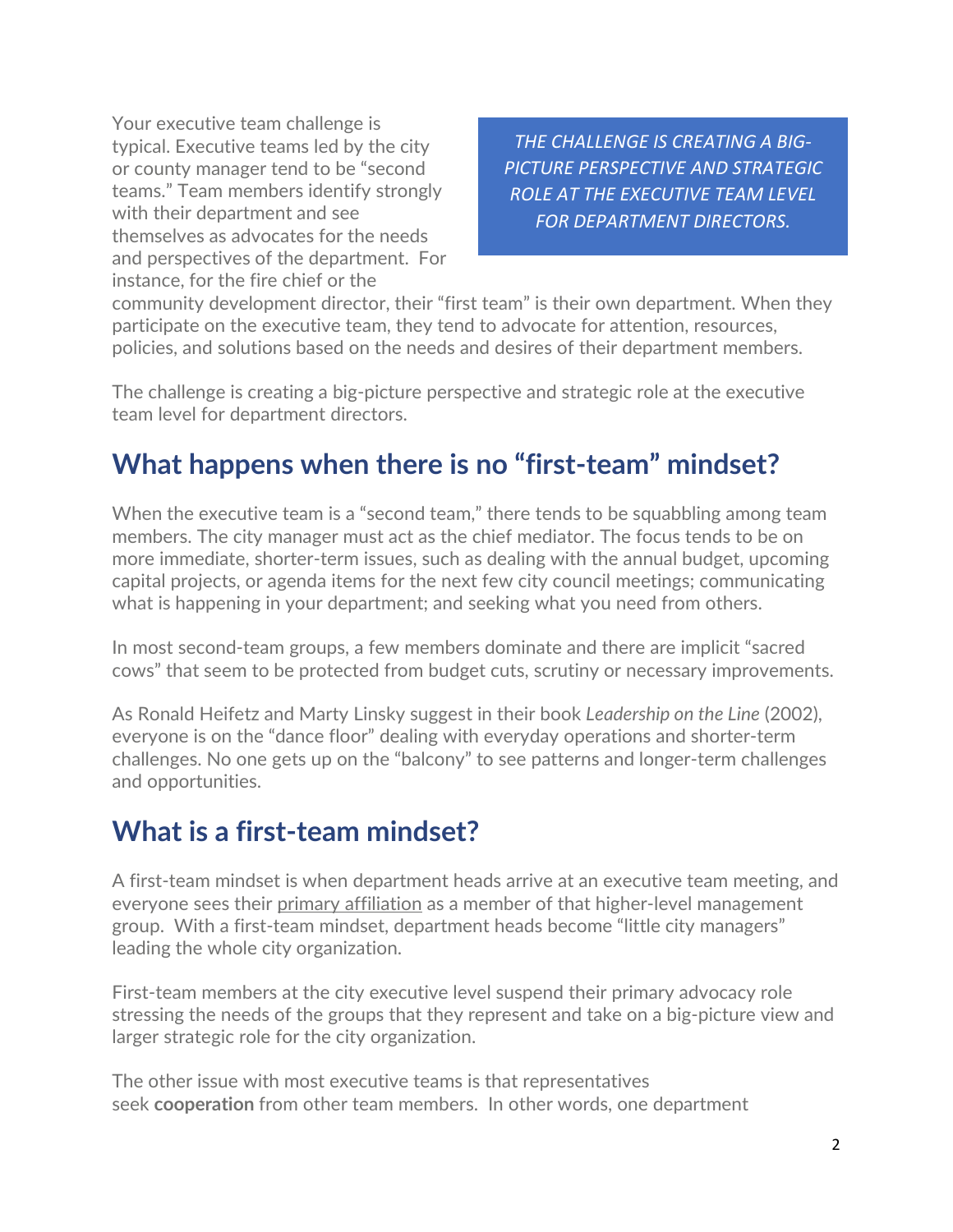representative (such as the parks and recreation director) has an idea or program need and asks assistance and support from another department representative (such as the public works director). The implicit message is that if you help me now, I'll help you later.

However, truly great first teams do not aim for cooperation, but rather **collaboration.** Collaboration happens when two or more people or groups work on shared goals to create something better. Collaboration often involves diverse players with different ideas. It typically requires giving up some control and thus becoming somewhat vulnerable. You cannot force someone to collaborate. (See *[Career Compass](https://icma.org/articles/member-news/career-compass-no-71-why-wont-they-collaborate-us)  No. 71: [Why Won't They Collaborate With Us?](https://icma.org/articles/member-news/career-compass-no-71-why-wont-they-collaborate-us)*)

## **Why is a first-team mindset required more than ever?**

At this historic moment, local governments desperately need effective first teams at the

executive level. Big adaptive problems of the day (i.e., COVID-19, police reform, racial justice, climate protection, economic rebound from the pandemic) have no right or wrong answers and cannot be solved in department silos. Leaders must cross boundaries and collaborate with other groups inside and outside the city

*EVERY EXECUTIVE TEAM MUST ASK ITSELF: "WHAT IS THE BIG UNIQUE VALUE PROVIDED BY THIS TEAM? AS A LEADERSHIP GROUP, WHAT DO WE PROVIDE THAT NO OTHER GROUP CAN PROVIDE?"*

organization. Parochial perspectives and ideas based on our professional experience as "experts" are insufficient to address the challenges and to adapt.

## **How do you diagnose the effectiveness of the executive team?**

Every executive team must ask itself: "What is the big unique value provided by this team? As a leadership group, what do we provide that no other group can provide?"

To diagnose the effectiveness of your executive team, you can ask these questions:

- Is the team oriented toward information-sharing and coordination between the represented departments?
- Does the team leader (city or county manager) spend a lot of time refereeing among different opinions based on different interests?
- Do a few members dominate most discussions?
- Does the team often experience long and seemingly endless meetings?
- Do some members feel a bit unsafe or reticent to state their contrary views?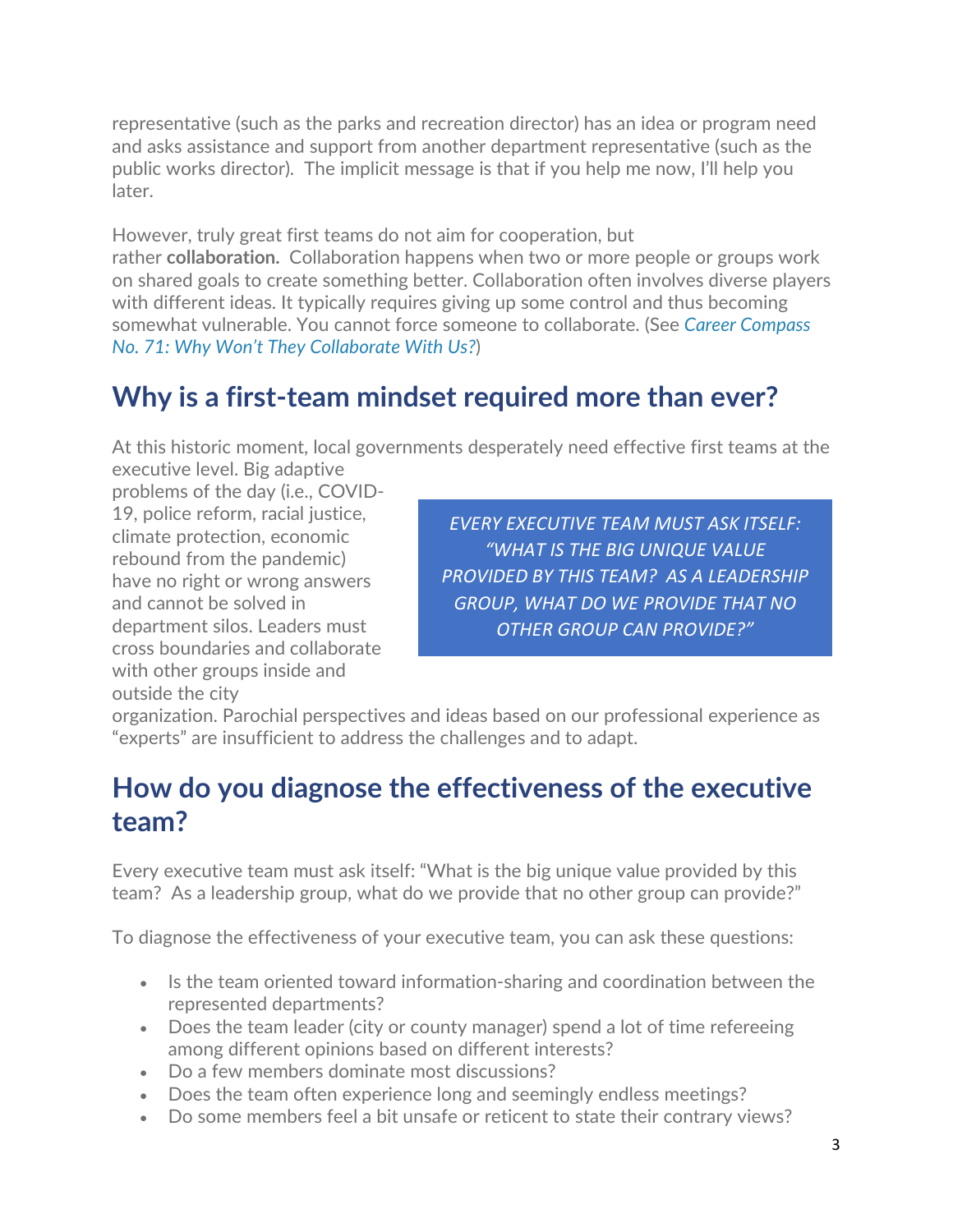- Once a contentious decision is made, do some team members fail to "own" the decision and don't work hard to implement it?
- Does the team have difficulty focusing on longer-term adaptive issues and challenges (i.e., enhancing organizational culture; attracting, retaining, and growing talent; serving underserved groups; responding to changing community demographics and new service demands) and then reallocating time and resources?

If you answer "yes" to a number of these questions, your team does not think and act like a first team. (See Jacques Neatby, ["The Ballooning Executive Team,](https://hbr.org/2016/07/the-ballooning-executive-team)" *hbr.org*, July 21, 2016.)

## **What does a first-team mindset look like?**

Serving on an effective first team at the executive level, you exhibit the following behaviors:

- While I make other team members aware of the needs of my department, my first obligation is advocating for the priority needs of the overall organization and community.
- I share problems that I perceive outside of my department and suggest solutions.
- My voice seems to count.
- I encourage other team members to participate in all discussions.
- In team discussions, I talk directly to other team members as much as to the team leader.
- Once a difficult decision has been made by the team, I actively support it and communicate it to all.
- To enhance relationships, I not only have conversations with team members at formal meetings but also in more informal settings. I understand that the strength of the team is based on positive relationships.
- I seek to understand and acknowledge the positions of others, even if I don't agree.
- I work to make it "safe" for others to provide divergent views.
- I seek collaborative solutions that build on the ideas of all.
- Everyone seems to "lead" the team at one point or another and exert positive influence.
- I share what I am learning and try to discern what we as a group are learning.
- I provide social support for others since our work is difficult.

## **What are 10 ways to promote a first-team mindset?**

As a formal or informal leader on the executive team, you can promote a first-team mindset by incorporating a number of approaches, including: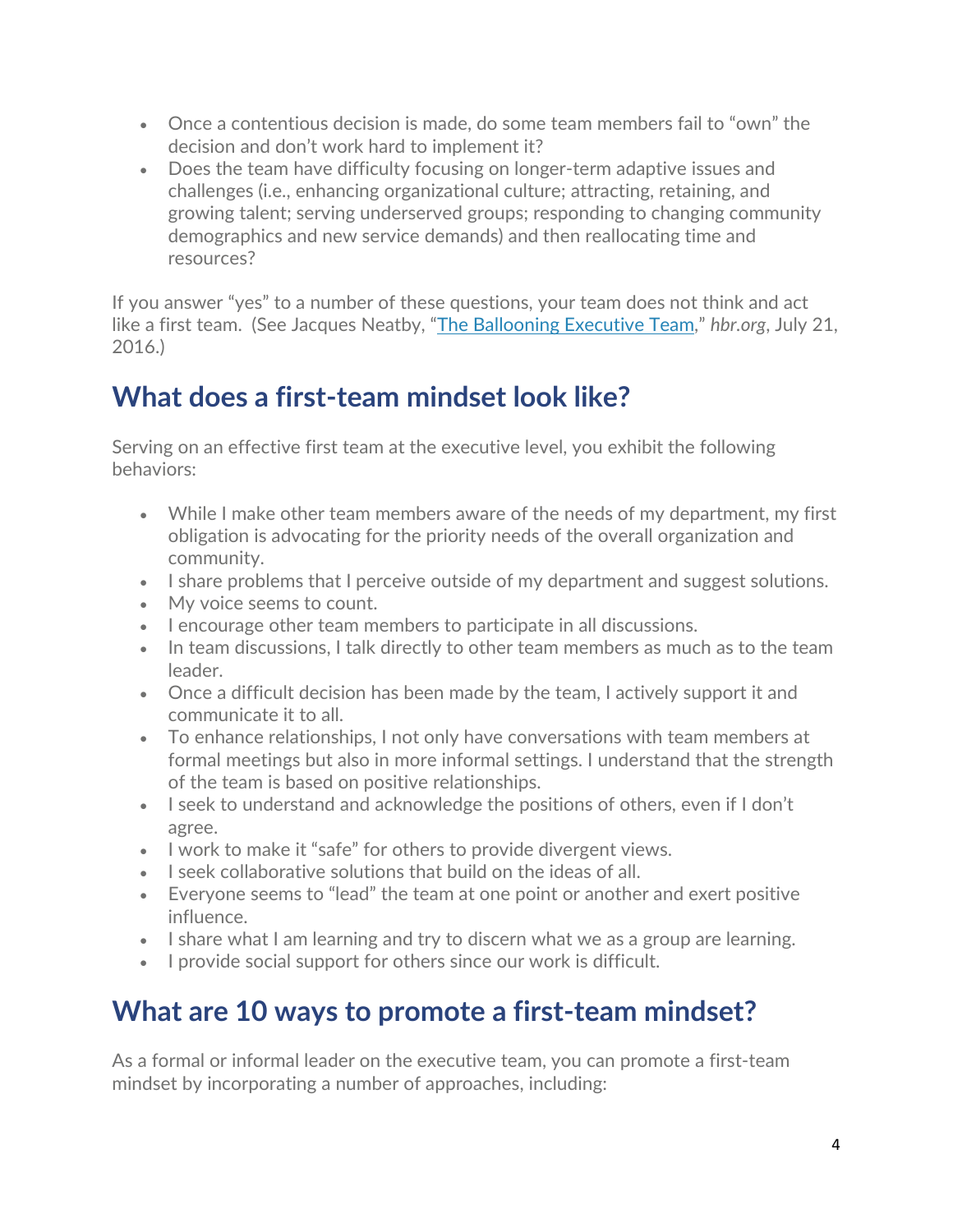#### **1. State your intent**

As a leader, you need to be clear about your intent to promote first-team attitudes and behaviors. You must discuss the concept of the first team and the implications for the executive team and help develop the willingness to move in that direction.

#### **2. Model first-team attitudes and behaviors**

Modeling is the most powerful way that people change their attitudes and behaviors. As a leader trying to create a first team, you must model and promote intellectual humility, curiosity, and psychological safety.

Daniel Pink, in his [Pinkcast 3.09](https://www.danpink.com/pinkcast/pinkcast-3-09-this-is-how-to-boost-your-intellectual-humility/) (August 13, 2019), cited four questions posed by Warren Berger in *[The Book of Beautiful Questions](https://amorebeautifulquestion.com/the-book-of-beautiful-questions/)*. To promote intellectual humility, Berger suggested asking yourself:

- Do I think more like a soldier (defending territory) or a scout (exploring new territory)?
	- Would I rather be right, or would I rather understand?
	- Do I routinely solicit and seek out opposing views?

*PSYCHOLOGICAL SAFETY IS THE KEY INGREDIENT TO EFFECTIVE TEAMS.*

• Do I enjoy the pleasant surprise of discovering that I'm mistaken?

To model intellectual humility, the formal or informal leader demonstrates curiosity, asks questions, listens intently, and then asks more questions. When I served as

a department director and later as a city manager, I always enjoyed debating with others and defending my ideas. Unfortunately, my behavior did not promote an openness to different perspectives.

Psychological safety is the key ingredient to effective teams. Psychological safety in a team is when group members feel safe to express themselves. In a team characterized by psychological safety, team members. . .

 • Feel that they can give voice to their ideas and perspectives without fear of reprisal or rebuke.

 • Believe that if they make a well-intentioned mistake, others won't penalize them or think less of them.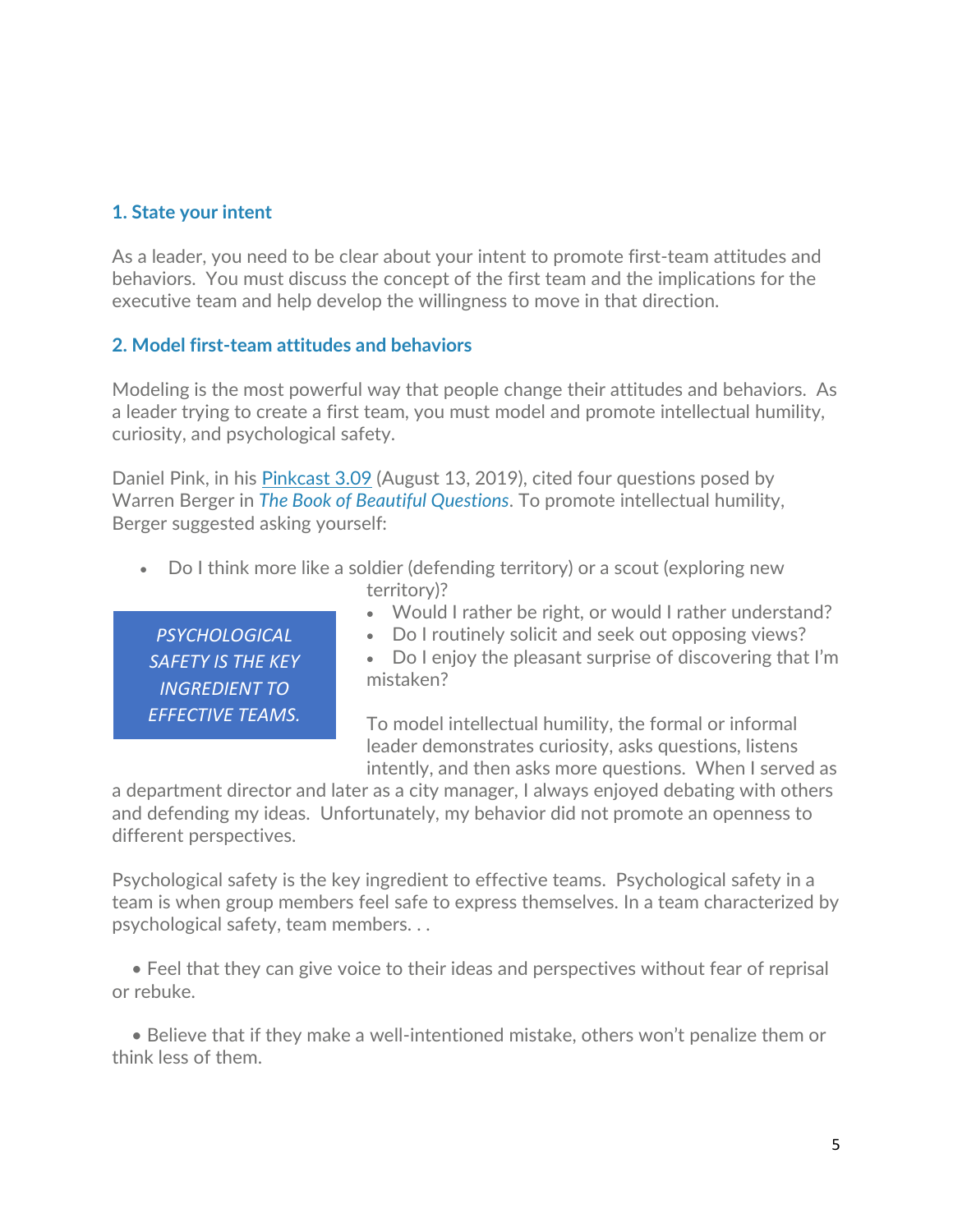Psychological safety allows team participants to regard mistakes and failures as pathways to learning and growth and better performance over time.

One way to promote psychological safety and elicit diverse views is to ask catalytic questions. *Leadership is often more about questions than answers*. Provocative questions include:

- What does success look like?
- How might we. . .? (i.e., "how might we better serve and support new immigrants in our community so that they and the rest of the community can thrive?")
- What else could we do?
- What is a completely different approach to this problem?
- What are we missing in this discussion?
- Who are we missing in this discussion?
- How would a community group react to this proposal?
- How are you feeling about this conversation?

Listen intently to what is being shared and acknowledge what you have heard, even if you do not agree. (See *[Career Compass No. 69: Psychological Safety—One Key Determinant](https://icma.org/articles/member-news/career-compass-no-69-psychological-safety-one-key-determinant-team)  [to Team Effectiveness](https://icma.org/articles/member-news/career-compass-no-69-psychological-safety-one-key-determinant-team)*.)

#### **3. Create a team charter, including norms for the team**

The team should have a charter setting out its first-team responsibilities. These responsibilities include not just dealing with city council agenda preparation or addressing operational, budget and policy issues, but also doing the necessary planahead strategic thinking for the organization.

As part of the charter, it is essential to set norms and related behaviors that will promote a first-team mindset. After discussing what makes a great first team, the group can identify and commit to 3-5 norms and related behaviors.

For instance, if "encourage equal participation" is a norm, the group may decide that one behavior promoting that norm is that the meeting leader will go around the room and solicit input from everyone, starting with the team member who has spoken the least in that day's meeting. If "be fully present" is a norm, the team can commit to put all devices in a container by the door before the meeting begins. Or, if a team member gets distracted by their phone, they must throw \$5 into the "norm bucket." At the end of the year, the group goes out for drinks and donates the rest of the monies to a community nonprofit. (See Sabina Nawaz, ["How to Create Executive Team Norms—and Make Them](https://hbr.org/2018/01/how-to-create-executive-team-norms-and-make-them-stick)  [Stick,](https://hbr.org/2018/01/how-to-create-executive-team-norms-and-make-them-stick)" *hbr.org*, Jan 15, 2018.)

#### **4. Develop a "big challenges/big opportunities" agenda**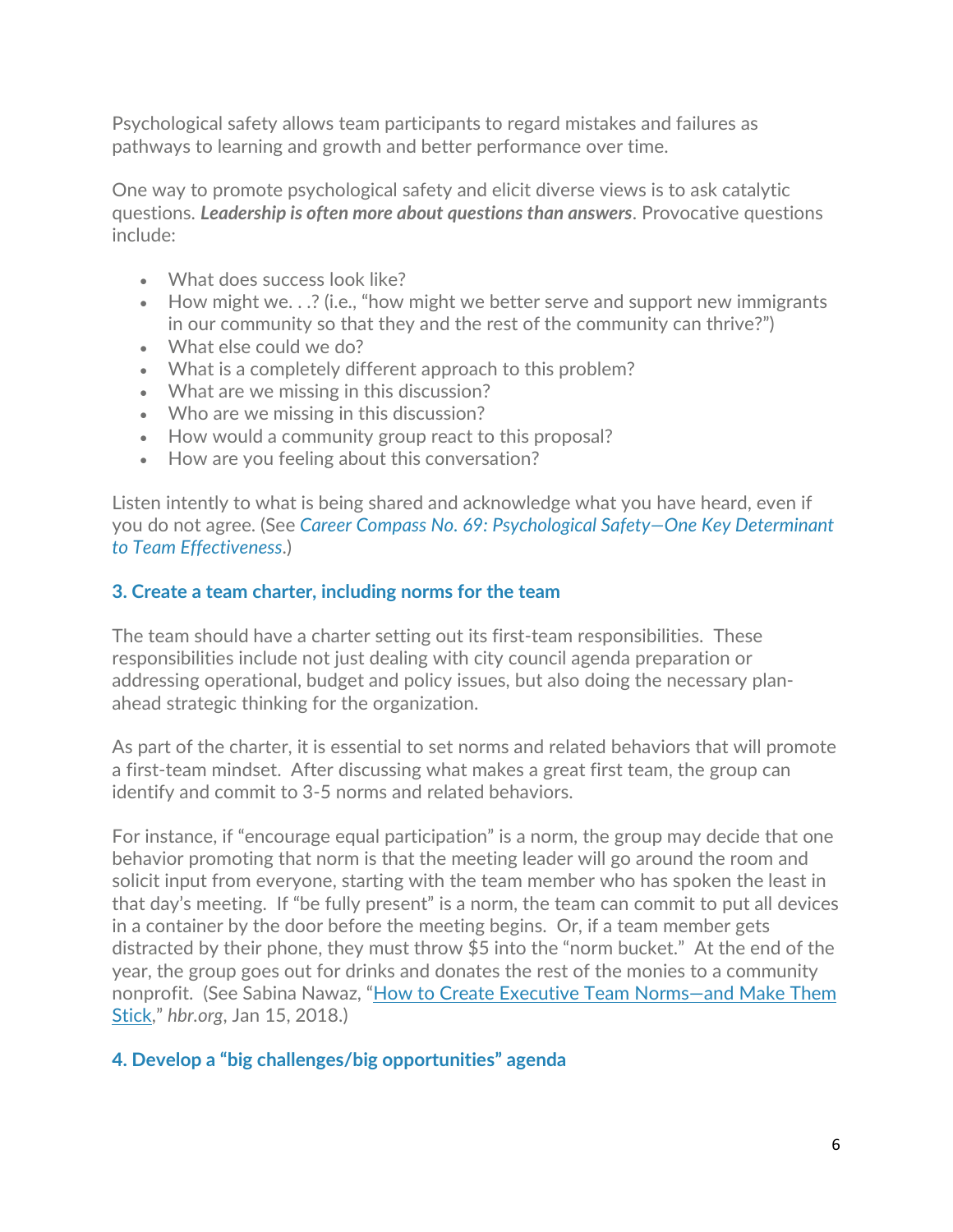With city council, employee, and stakeholder input, your executive team can develop a list of the top 10 adaptive challenges and opportunities that the city organization must address in some fashion in the next 3-7 years. This plan-ahead agenda becomes the basis for your team's strategic thinking sessions. (See Michael Mankins, ["Stop Wasting](https://hbr.org/2004/09/stop-wasting-valuable-time)  [Value Time,](https://hbr.org/2004/09/stop-wasting-valuable-time)" *Harvard Business Review*, Sept 2004.)

#### **5. Schedule specific meetings to do strategic thinking**

In one meeting, it is too difficult to combine the urgent operational business items with important longer-term strategic issues. Therefore, if your team meets weekly for an hour, the first three meetings of the month can focus on city council agenda items,

#### *"THE PATH FORWARD EMERGES AS YOU MOVE FORWARD, NOT BEFORE."*

budget, and operational issues. Then schedule 90 minutes for the fourth meeting of the month to discuss one of the big future challenges or opportunities on your agenda (i.e., how do we create a more inclusive and supportive workplace culture?).

In advance of the meeting, a team member or an emerging leader or two can summarize in writing the challenge or opportunity and several options on how the organization can respond. Then the team spends 90 minutes exploring additional dimensions of the challenge and other options. At the end of the meeting (or at subsequent plan-ahead meeting), the team decides on how to proceed and allocate talent and other resources for an experiment or pilot project.

With adaptive challenges, you cannot discern all the twists and turns of the strategic journey. There is too much uncertainty. All the team can do is to identify one or two action steps for a beta test or pilot. Amid uncertainty and complexity, action creates clarity. As Dan Rockwell has suggested, "The path forward emerges as you move forward, not before." (See ["Making Decisions When the Path Is Uncertain and](https://leadershipfreak.blog/2020/01/21/making-decisions-when-the-path-is-uncertain-and-confusing/)  [Confusing,](https://leadershipfreak.blog/2020/01/21/making-decisions-when-the-path-is-uncertain-and-confusing/)" *Leadership Freak* blog, Jan 20, 2020.)

#### **6. Engage team members in leading multidisciplinary, cross-cutting work groups to follow up on your strategic direction**

To put into action the team's strategic thinking and to cross silos, the work group should include subject matter experts and emerging leaders from throughout the organization and even outside stakeholders. The team member who leads the work group should be a non-expert who has a "beginner's mind" and is open to new ideas and perspectives. This kind of experience will help team members rise above their subjectmatter expertise and learn a more general leadership role for their benefit and the benefit of the executive team. (See [Career Compass No. 72: How Do We Generate](https://icma.org/articles/member-news/icma-career-compass-no-72-how-do-we-generate-creative-ideas)  [Creative Ideas?\)](https://icma.org/articles/member-news/icma-career-compass-no-72-how-do-we-generate-creative-ideas)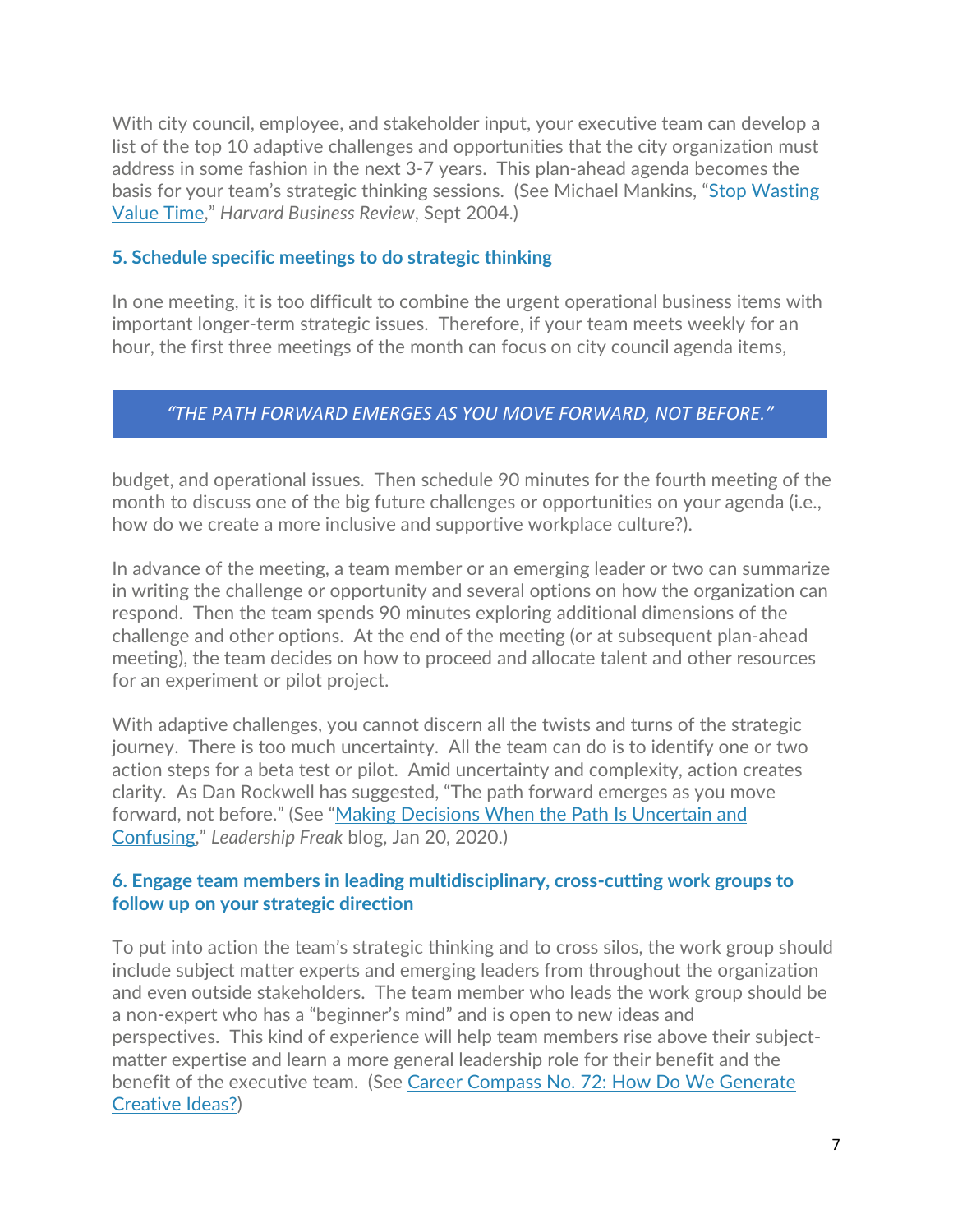#### **7. Focus on learning**

As the first team addresses the "big challenges/big opportunities" agenda, it should focus on learning. Even with research conducted before launching a pilot project, a team does not learn before it goes. The team only learns as it goes. Along the way, the first team must debrief the strategic journey:

- What is going well?
- What is not going well?
- What are we learning to improve our efforts going forward?

A summary of these debriefs can be shared with one's department in order to further promote further learning.

#### **8. Rotate agenda-setter and convener roles**

To promote a "leader-full" team (a wonderful phrase from Margaret Wheatley), the team can rotate who sets the agenda for

regular non-strategic thinking meetings and leads those weekly meetings during the month. The convener roles for strategic thinking meetings can also be rotated. The convener for this onceper-month meeting will prepare the

*DEPARTMENT DIRECTORS MUST MANAGE AND LEAD AT THE SAME TIME.*

issue and options summary for the big challenge or opportunity and present it to the group for discussion.

#### **9. Monitor team behavior**

The team needs to monitor its own behavior. As part of the way your team does business, it can appoint on a rotating basis a team monitor who is responsible for assessing how well the team is doing in respect to its norms and expectations and report to the team once per month.

#### **10. Hold the team accountable**

Once a quarter, the team can quickly evaluate itself on how it is doing. A simple online instrument can help each team member assess team performance and query the following: "In helping the team achieve its first-team charter and live up to team norms and behaviors. . .

- How am I doing?
- How are other team members doing?
- How is the full team doing with respect to working effectively?